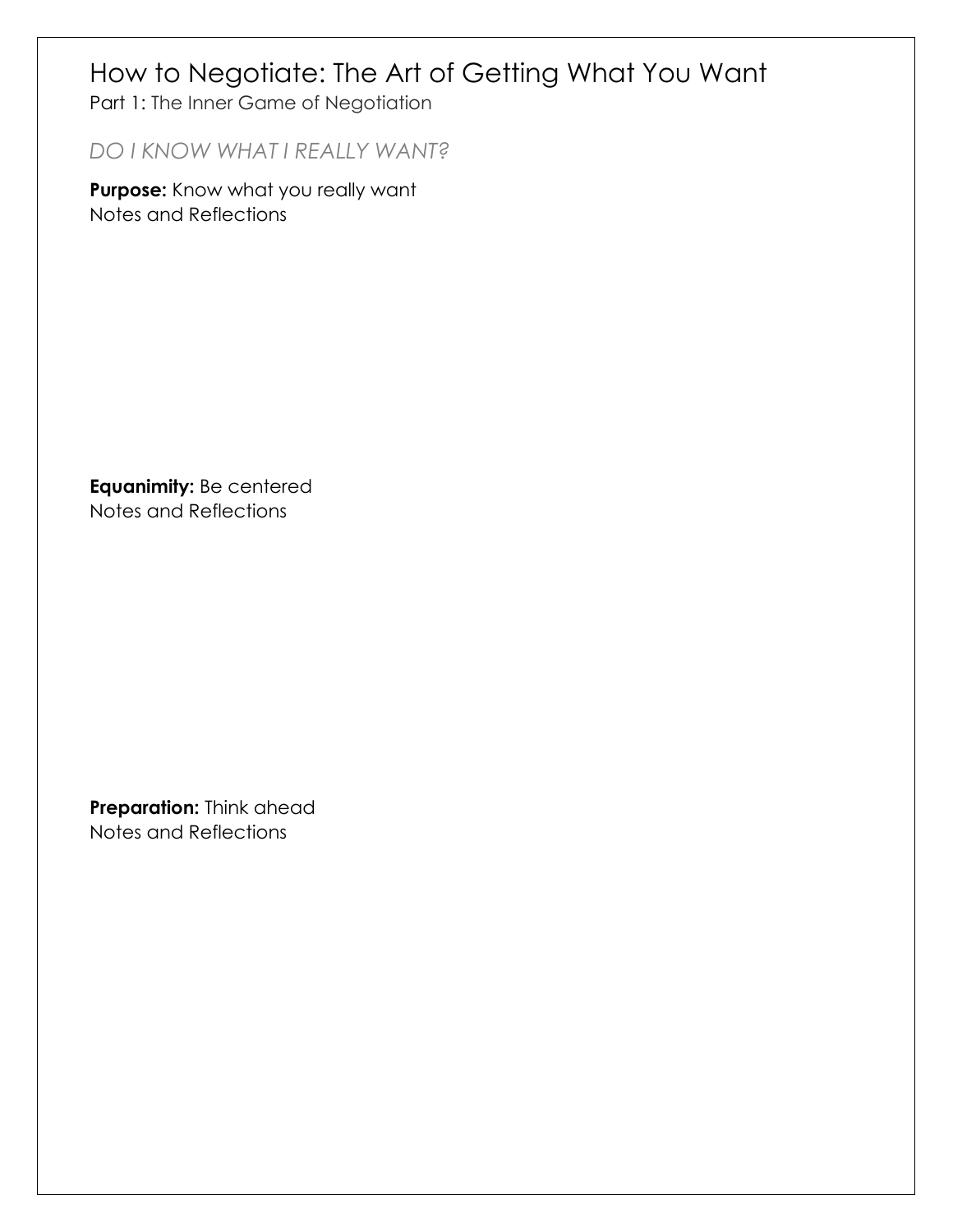### **Negotiation** Worksheet & Notes

What is the **objective** for the negotiation? **Phase I – The Inner Game** *Do I know what I really want?* **Purpose.** *Know what you really want* **Equanimity.** *Be centered* **Preparation.** *Think ahead* What is the **frame**?

### **Phase II – Exploring Mutual Benefit** *Is the space safe?*

**Relationship.** *Build connection* **Interests.** *Seek to understand* **Options.** *Priming creativity*

#### **Phase III – Leverage and Tactics** *Am I playing the right game?*

**Leverage.** *Build it, use it* **Game.** *Recognize it* **Tactics.** *Move and counter*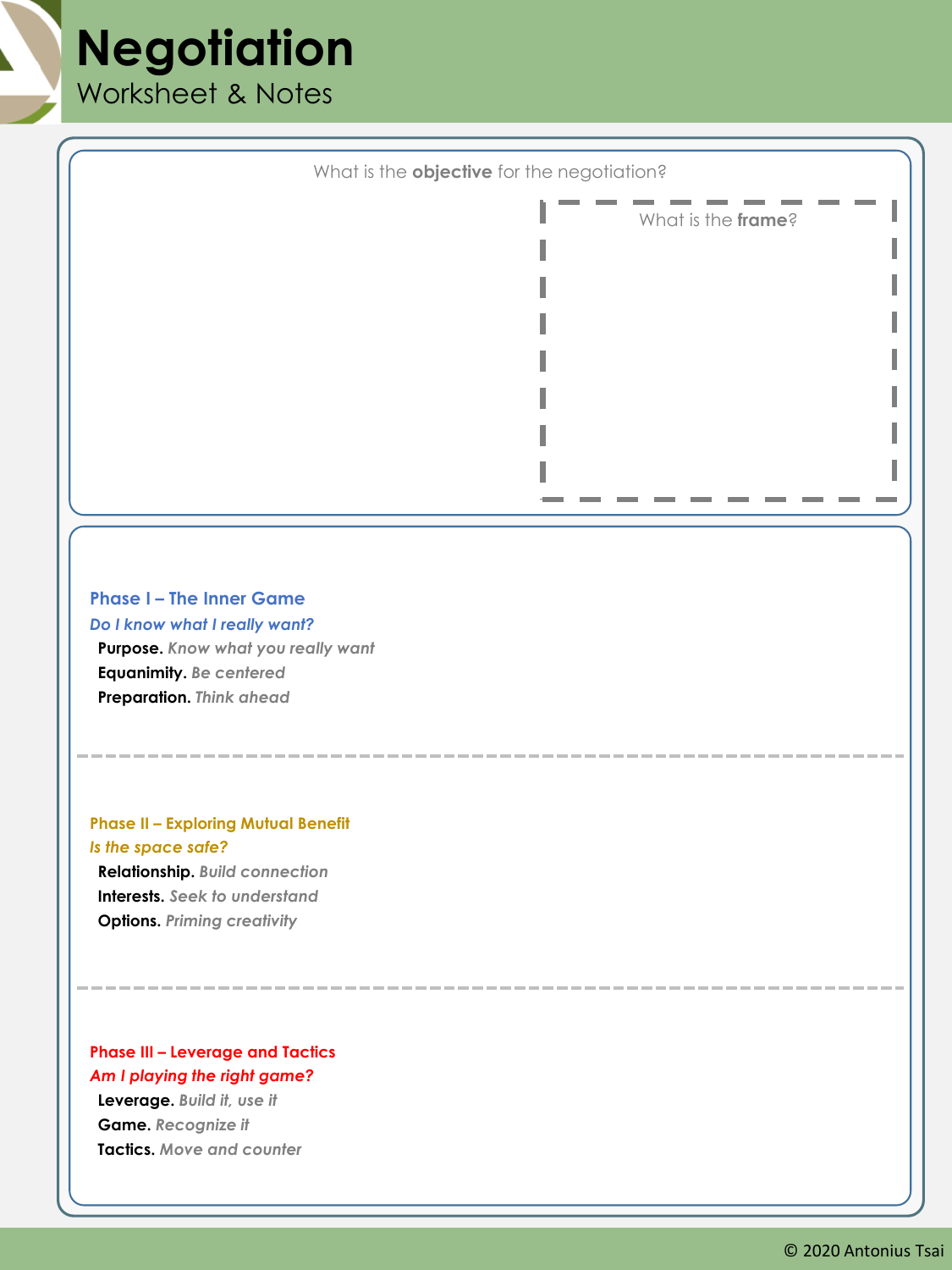## **Negotiation** Phase 1 – The Inner Game

### *Do I Know What I REALLY Want?*

Before entering negotiations, it is important to identify what you want. You should think about what you want as principles rather than rigid positions. You then want to balance your thinking so that you can approach the negotiation with equanimity. You also want to do some research on key information prior to the negotiation.

#### **Purpose.** *Know what you want*

| What do you want? | ▷ | Why do you want that? | Why do you want THAT? | What do you REALLY,<br>REALLY want? (Interest) |
|-------------------|---|-----------------------|-----------------------|------------------------------------------------|
|                   |   |                       |                       |                                                |
|                   |   |                       |                       |                                                |
|                   |   |                       |                       |                                                |
|                   |   |                       |                       |                                                |
|                   |   |                       |                       |                                                |
|                   |   |                       |                       |                                                |

**Is this a "fair" exchange?**

- Think in terms of interests (e.g. financial security) and not positions (\$100,000)
- Think about your 3 main interests and write them in the space to the right
- Always be aware of your interests during the negotiation process
- In the space to the right, write down your 3 main interests in the negotiation

| nterest #1    | Reservation Point #1 (if applicable) |
|---------------|--------------------------------------|
| Interest $#2$ | Reservation Point #2 (if applicable) |
| Interest #3   | Reservation Point #3 (if applicable) |

#### **Equanimity.** *Be centered*

**What am I giving? (for what I'm getting) What am I getting? (for what I'm giving?)** *List the main things you are giving List the main things you are getting*